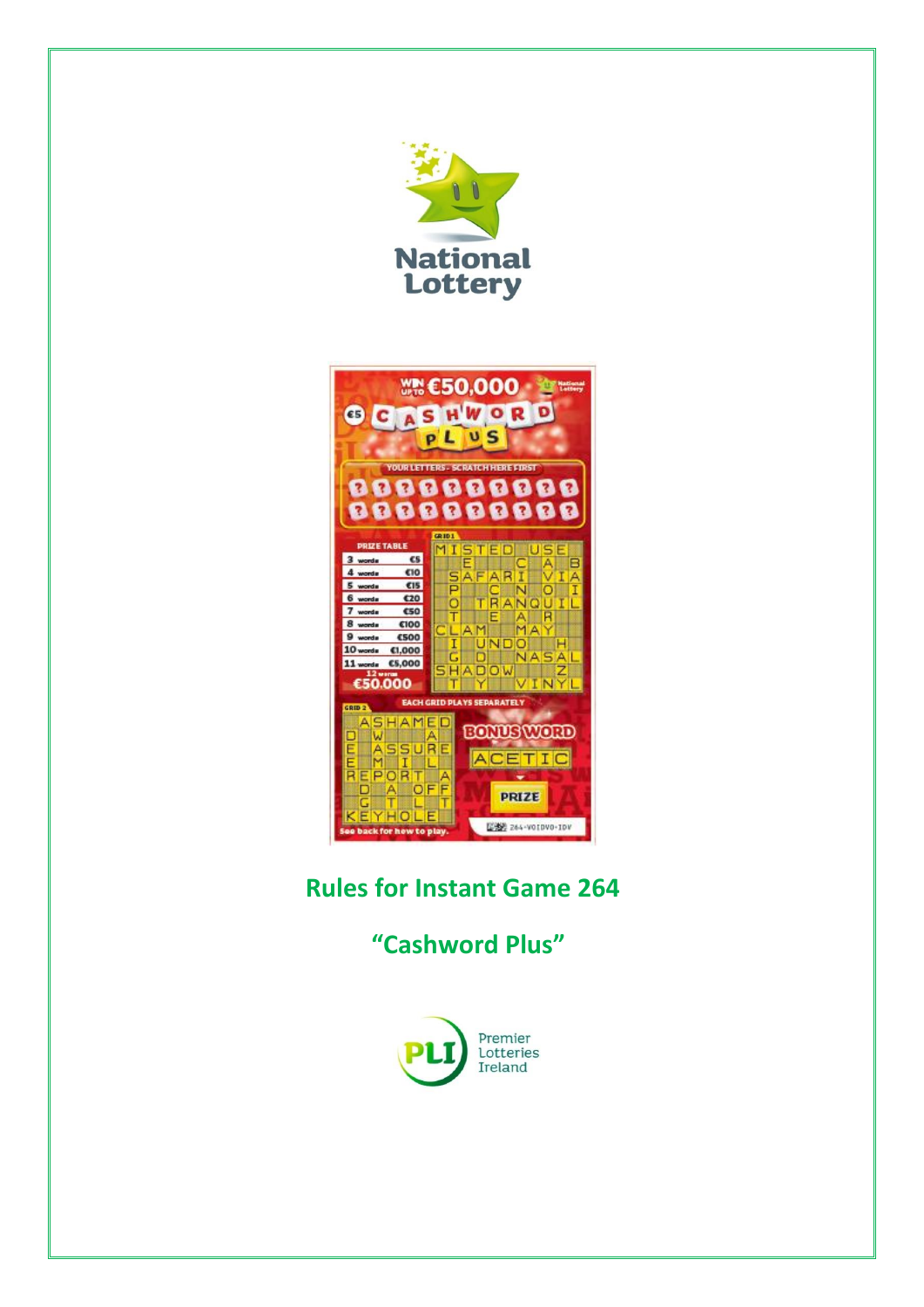**This page is deliberately blank.**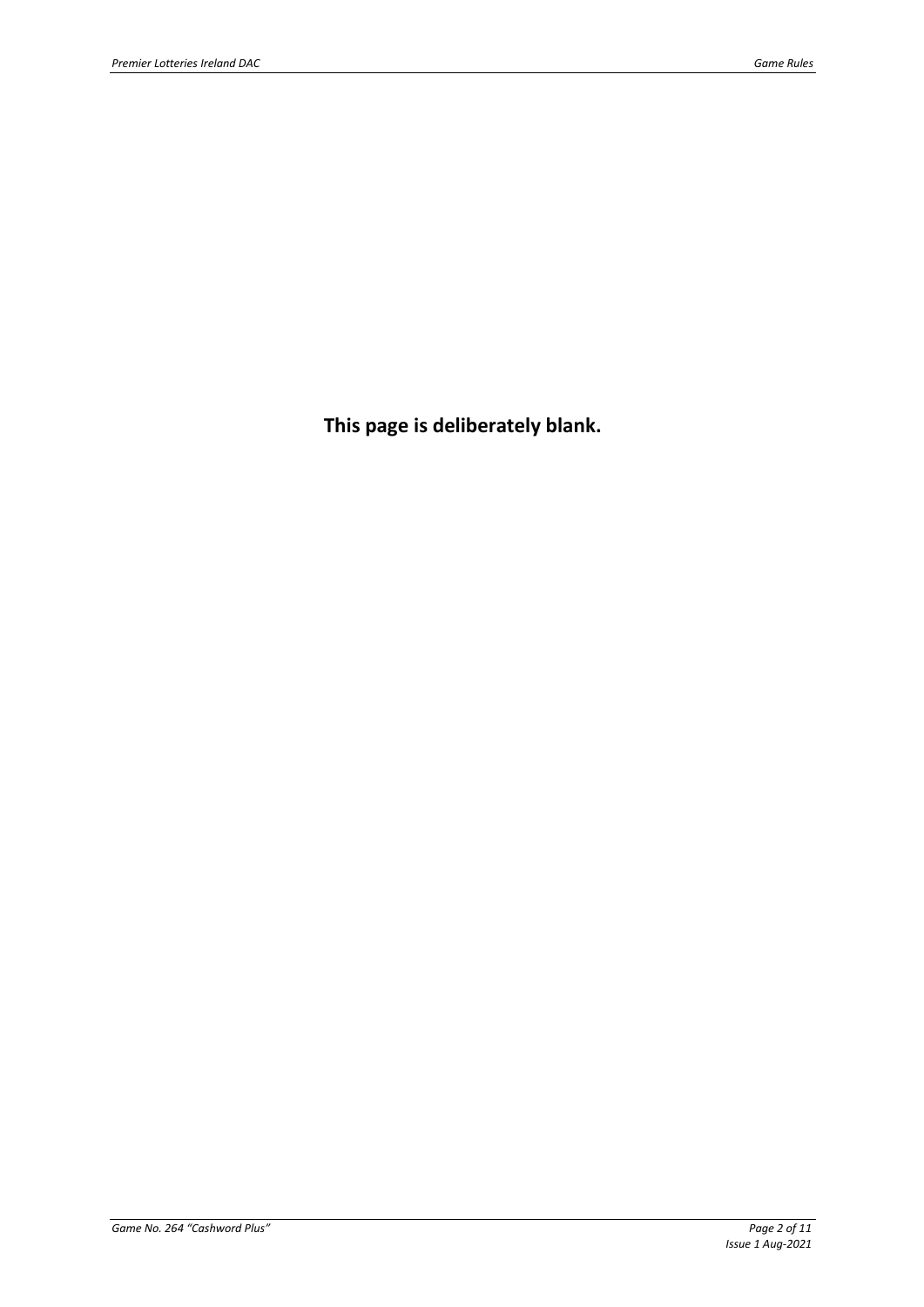# **The National Lottery**

# **Scheme No. 264 "Cashword Plus"**

#### **Rules for Instant Game No. 264 "Cashword Plus"**

The following sets forth the game rules for an instant lottery game (hereinafter known as **Cashword Plus**) which is to be operated by Premier Lotteries Ireland Designated Activity Company (DAC) (hereinafter known as 'the Company') as part of The National Lottery.

The game will commence on a date to be announced, and will continue until the official offsale date on 2<sup>nd</sup> May, 2023.

The last date for the claiming of any Instant Prize in Game 264 Cashword Plus is  $31<sup>st</sup>$  July, 2023.

These game rules have been approved by the Regulator in accordance with Section 45 of The National Lottery Act 2013.

#### **General**

- 1. These game rules are governed by The National Lottery Act 2013 and the General Rules for National Lottery Games.
- 2. The Company reserves the right to vary these rules subject to the consent of the Regulator.
- 3. The official address to which correspondence must be sent is:

**The National Lottery Abbey Street Lower Dublin 1**

4. A code of practice governing relations between participants in National Lottery games and the National Lottery is available to download from the National Lottery's website www.lottery.ie.

#### **Definitions**

The following words and terms will have the following meanings unless the context clearly indicates otherwise:

- 1. **Act** means The National Lottery Act 2013.
- 2. **Bar-code** means the machine-readable arrangement of numbers and parallel lines of different widths printed on the back of each Ticket which can be electronically scanned.
- 3. **Book** means a batch of 20 fan-folded Tickets bearing a common Book number.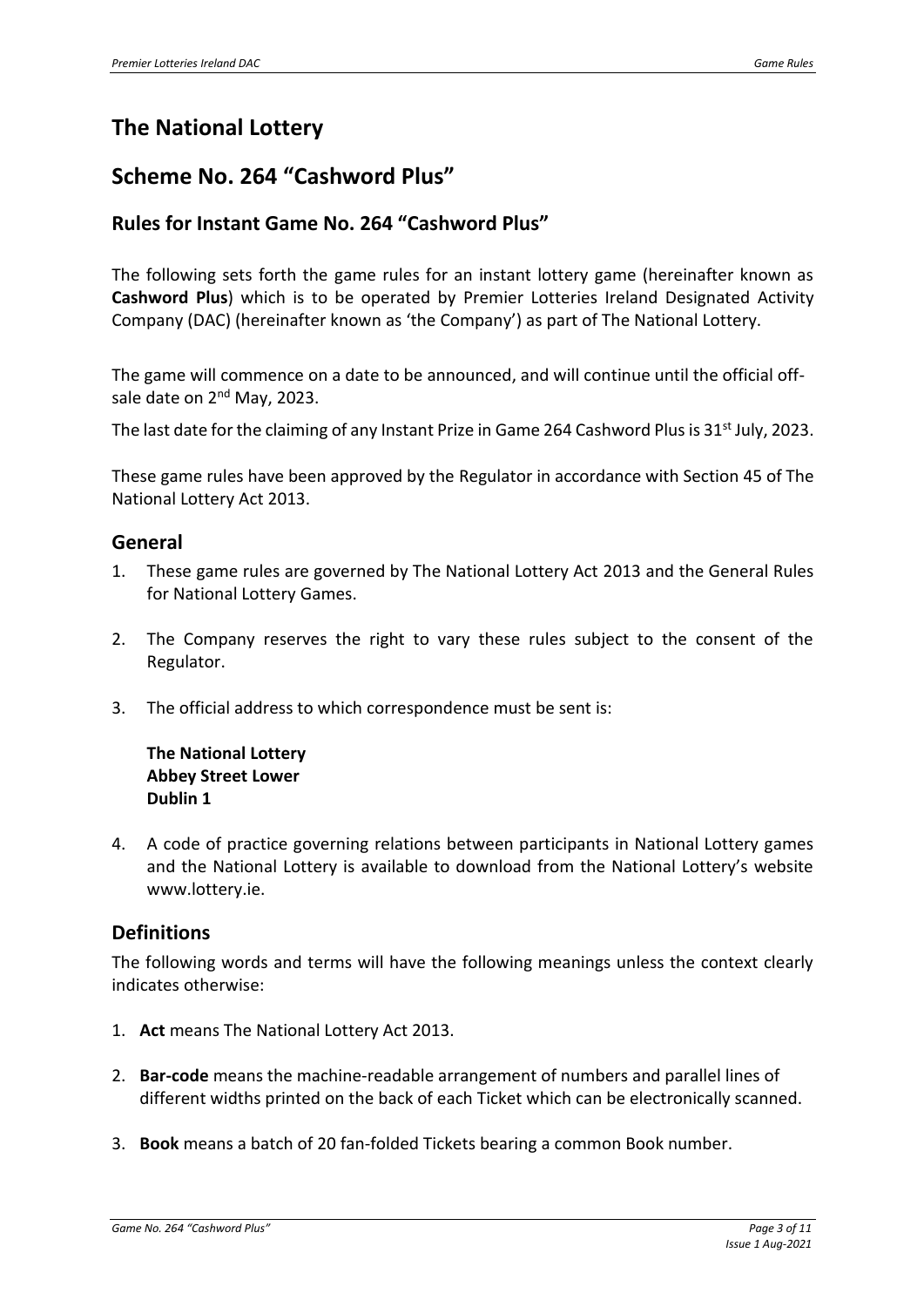- 4. **Chief Executive** means the person appointed by the Company for the time being to be its Chief Executive or any other person to whom the Chief Executive's authority is lawfully delegated.
- 5. **Data Matrix Bar-code** means the machine-readable arrangement of numbers and black and white cells printed on the front of the Ticket under the scratch-off covering which can be electronically scanned for the purposes of validation.
- 6. **Game/Book/Ticket Number** means the 12-character numeric code printed to show on the bottom of each Ticket below the scratch-off areas and on the back of each Ticket.
- 7. **Instant Prize** means the prize shown, which is won when letters revealed in the '**Your Letters**' Play Area complete words revealed in each crossword Play Area and/or the Instant Prize which is won if letters revealed in the '**Your Letters**' Play Area complete the word revealed in the '**Bonus Word'** Play Area. Each crossword 'GRID' Play Area plays separately. A complete word in each crossword 'GRID' must contain at least three letters. A complete word in the '**Bonus Word**' Play Area must contain six letters. Letters in each crossword 'GRID' combining to form a word, or words must appear in an unbroken horizontal or vertical sequence in each crossword 'GRID'. Words within words are not eligible for an Instant Prize e.g. if in a crossword 'GRID' there is a sequence where all of the '**Your Letters**' "S,T,O,N,E" must be revealed in order for this to count as one complete word then "TON", "ONE" or any other portion of the sequence would not count as a complete word. Instant Prizes are paid for completing 3 words, 4 words, 5 words, 6 words, 7 words, 8 words, 9 words, 10 words, 11 words and 12 words in each crossword 'GRID'.
- 8. **The Minister** means the minister for Public Expenditure and Reform or his successor in title.
- 9. **Play Areas** mean the latex-covered panels on the Ticket and are as follows:
	- a) **Your Letters** positioned on the upper portion of the Ticket.
	- b) Crossword 'GRID 1' positioned on the right-hand portion of the Ticket
	- c) Crossword 'GRID 2' positioned on the lower left-hand portion of the Ticket
	- d) **Bonus Word** positioned on the bottom right-hand portion of the Ticket
- 10. **Play Symbols** mean:
	- a) the twenty letters of the alphabet which appear in the **Your Letters** Play Area and which are derived from the following set of letters:

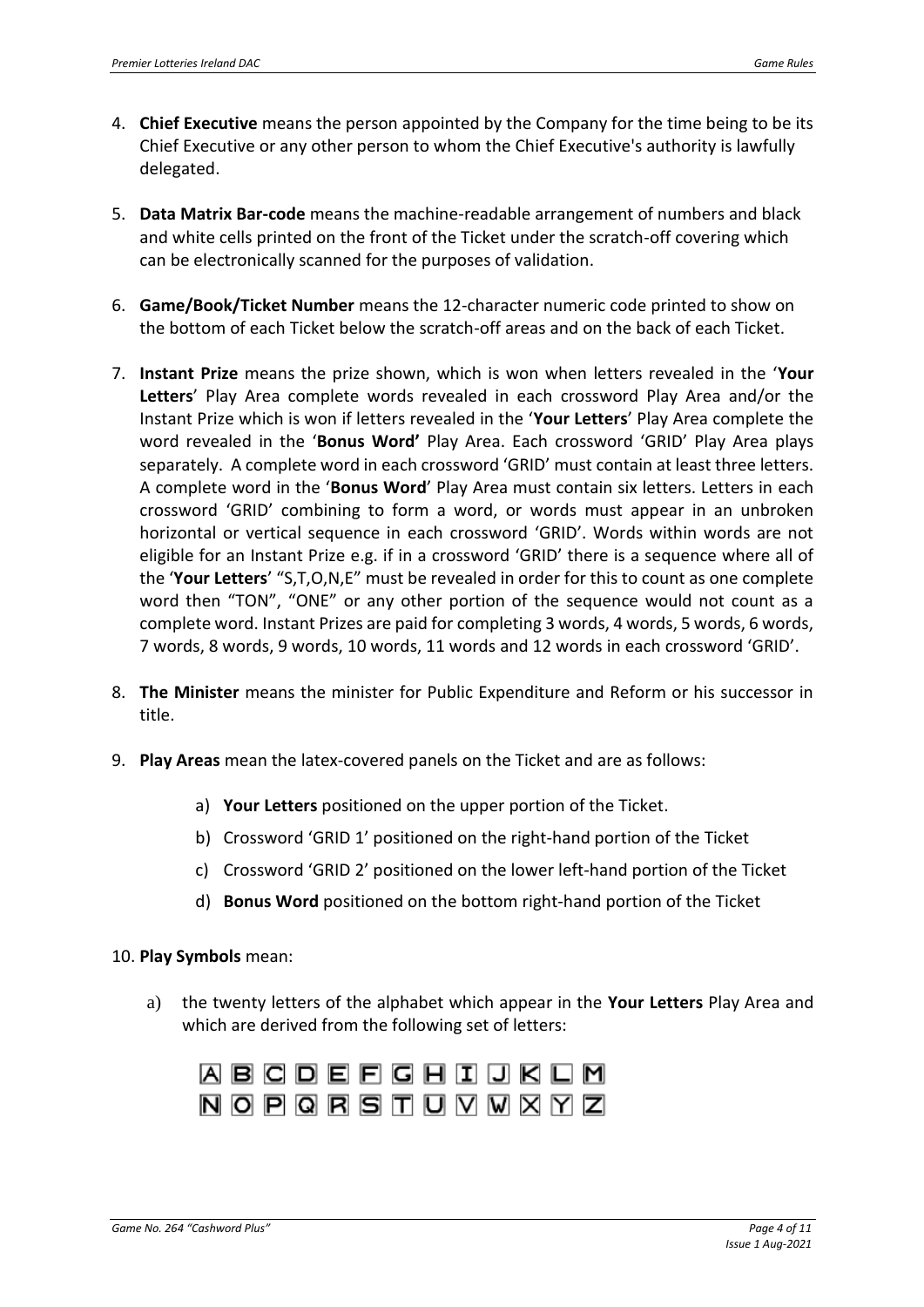b) the nineteen words which appear in crossword 'GRID 1' and the thirteen words which appear in crossword 'GRID 2', and which are derived from the following set of



c) the six letter word which appears in the **Bonus Word** Play Area and which is derived from the following set of letters:



- 11. **Regulator** means the person appointed as Regulator of the National Lottery under Section 7 of the Act or the Minister acting under Section 8 of the Act.
- 12. **Retail Sales Agent** means a person(s), corporate body or partnership appointed by the Company to be a National Lottery sales agent at specified location(s) under Section 42 of the Act.
- 13. **Ticket** means a National Lottery **Cashword Plus** Ticket.
- 14. **The Company** means Premier Lotteries Ireland Designated Activity Company.
- 15. **Validation/Security number** means the multi-digit numeric code which appears underneath the removable covering on the front of the Ticket and enables validation.
- 16. **Weighted Average Prize Percentage** means 67.00% of the value of all Tickets in the game.

#### **Governing Law and Rules**

In purchasing a Ticket, the purchaser agrees to abide by the Law of Ireland, the Act, The General Rules for National Lottery Games and these game rules.

#### **Ticket Price**

The price of a **Cashword Plus** Ticket will be €5.

#### **Purchase and Prize Restrictions**

No Ticket shall be purchased by, and no Instant Prize shall be paid to, any officer or employee of the Company or any contractor or sub-contractor involved in the production of **Cashword Plus** Tickets or any other person prohibited by the Act from purchasing, owning, or claiming on a Ticket.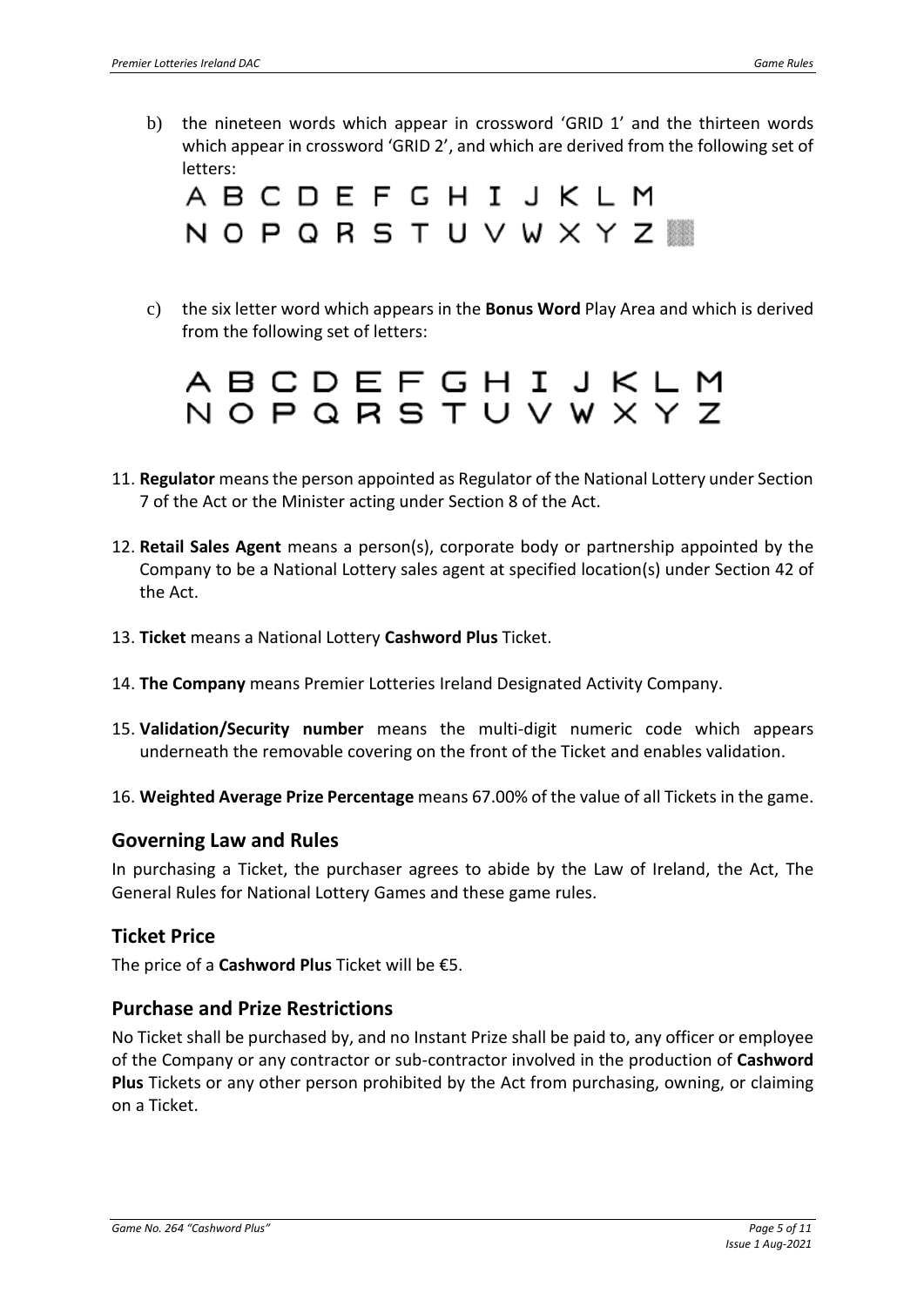## **Prosecution**

Any person who alters or attempts to alter a Ticket with a view to obtaining an Instant Prize, or any person who purchases, owns, or claims on a Ticket and is not entitled to do so, is liable to criminal prosecution.

#### **Retail Sales Agent Conduct**

- 1. Retail Sales Agents are prohibited from exchanging books with other Retail Sales Agents.
- 2. Prior to payment of any Instant Prize, Retail Sales Agents must verify the win through the central validation system.
- 3. Retail Sales Agents must denote completed payment of a winning Ticket by punching a hole through the Bar-code on the Ticket and retaining the Ticket until the book has been sold.
- 4. Retail Sales Agents are prohibited by law from selling National Lottery Tickets to persons under 18 years of age.

## **Determination of Prize Winners**

- 1. The owner of a Ticket containing three words in any one crossword which may be completed by letters in the **Your Letters** Play Area on a single Ticket shall be entitled to an Instant Prize of €5.
- 2. The owner of a Ticket containing four words in any one crossword which may be completed by letters in the **Your Letters** Play Area on a single Ticket shall be entitled to an Instant Prize of €10.
- 3. The owner of a Ticket containing five words in any one crossword which may be completed by letters in the **Your Letters** Play Area on a single Ticket shall be entitled to an Instant Prize of €15.
- 4. The owner of a Ticket containing six words in any one crossword which may be completed by letters in the **Your Letters** Play Area on a single Ticket shall be entitled to an Instant Prize of €20.
- 5. The owner of a Ticket containing seven words in any one crossword which may be completed by letters in the **Your Letters** Play Area on a single Ticket shall be entitled to an Instant Prize of €50.
- 6. The owner of a Ticket containing eight words in any one crossword which may be completed by letters in the **Your Letters** Play Area on a single Ticket shall be entitled to an Instant Prize of €100.
- 7. The owner of a Ticket containing nine words in any one crossword which may be completed by letters in the **Your Letters** Play Area on a single Ticket shall be entitled to an Instant Prize of €500.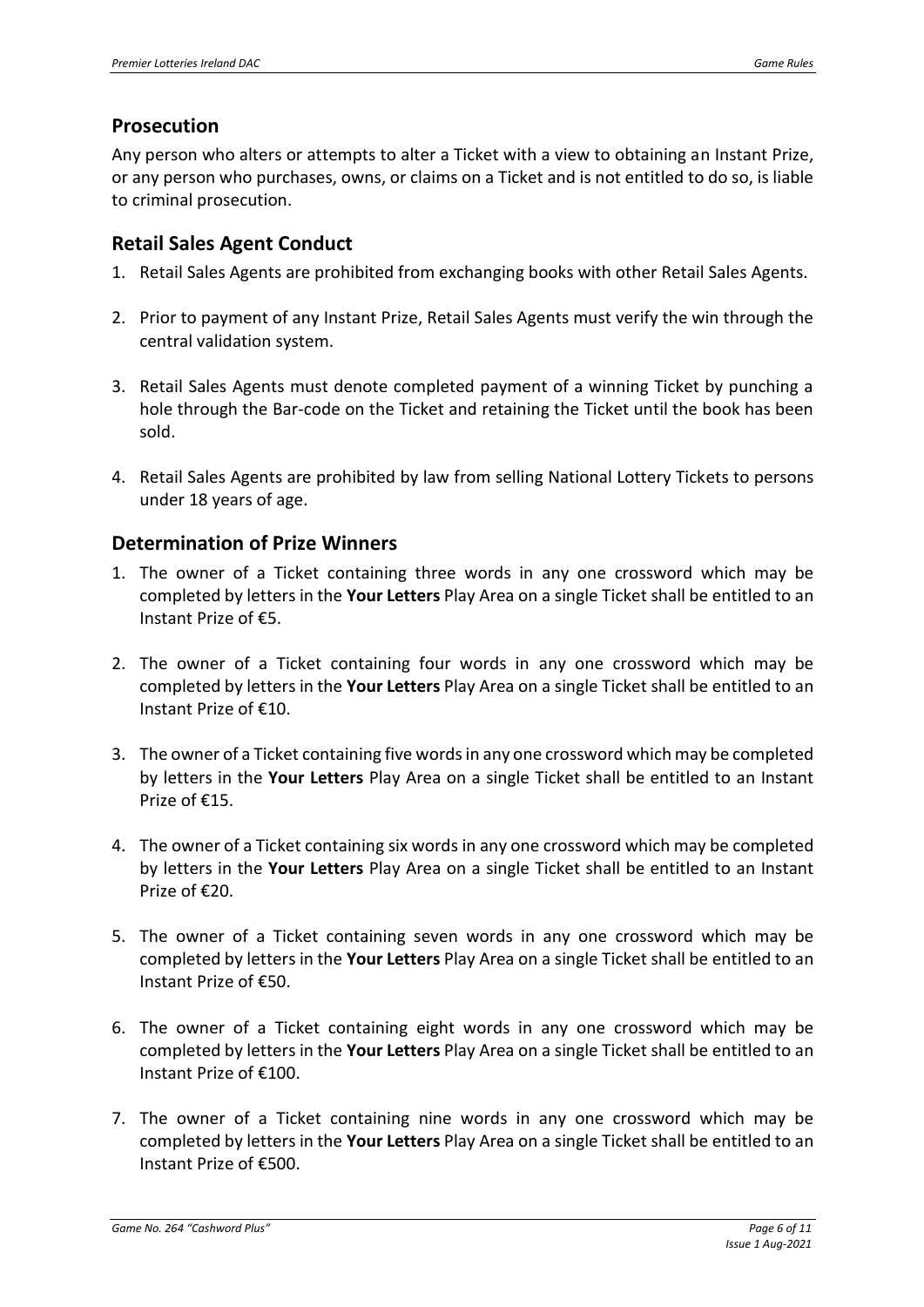- 8. The owner of a Ticket containing ten words in any one crossword which may be completed by letters in the **Your Letters** Play Area on a single Ticket shall be entitled to an Instant Prize of €1,000.
- 9. The owner of a Ticket containing eleven words in any one crossword which may be completed by letters in the **Your Letters** Play Area on a single Ticket shall be entitled to an Instant Prize of €5,000.
- 10. The owner of a Ticket containing twelve words in any one crossword which may be completed by letters in the **Your Letters** Play Area on a single Ticket shall be entitled to an Instant Prize of €50,000.
- 11. The owner of a Ticket containing six letters in the **Your Letters** Play Area on a single Ticket which match the six letter word in the **Bonus Word** Play Area on a single Ticket shall be entitled to the corresponding Instant Prize.
- 12. A Player can win up to two times on a **Cashword Plus** Ticket.

## **Ticket Validation**

To be a valid **Cashword Plus** National Lottery Ticket the following conditions must be met:

- 1. Exactly twenty Play Symbols must appear in the upper Play Area denoted as **Your Letters**.
- 2. Exactly nineteen words must appear in a crossword 'GRID 1' Play Area and thirteen words must appear in a crossword 'GRID 2' Play Area.
- 3. Exactly one word made up of six letters must appear in the **Bonus Word** Play Area.
- 4. Each of the Play Symbols must be present in its entirety, must be fully legible and must be printed in grey/black ink.
- 5. The Validation/Security Number must be present in its entirety, must be fully legible, must be printed in grey/black ink and must correspond, using the Company's codes, to the apparent Play Symbols on the Ticket.
- 6. The Ticket must be fully intact.
- 7. The Game/Book/Ticket Number must be present in its entirety, must be fully legible, and must be printed in grey/black ink.
- 8. The Bar-code must be present in its entirety, must be readable, and must be printed in grey/black ink.
- 9. The Data Matrix Bar-code must be present in its entirety, must be readable and must be printed in grey/black ink.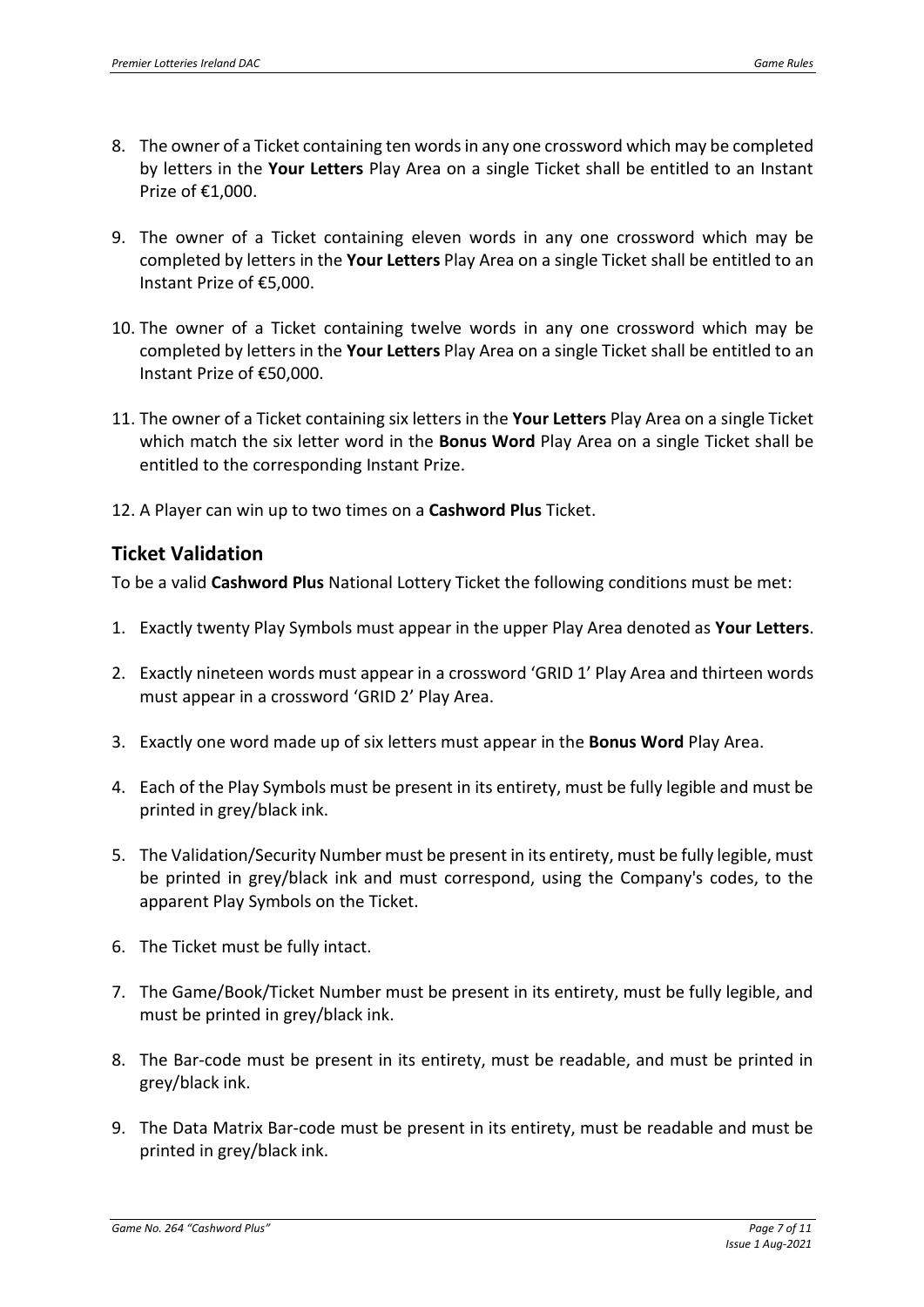- 10. The Ticket must not be mutilated, altered, unreadable, or tampered with in any manner.
- 11. The Ticket must not be counterfeit in whole or in part.
- 12. The Ticket must have been issued by the Company in an authorised manner.
- 13. The Ticket must have been purchased through an authorised Retail Sales Agent before the official close of Game.
- 14. The Ticket must not be stolen.
- 15. The Play Symbols, Game/Book/Ticket Number and Validation/Security Number must be right-side-up and not reversed in any manner.
- 16. The Ticket must be complete, not blank, or partially blank, must not have a hole punched through it, must not be miscut, must not be marked void, and must have exactly twenty Play Symbols in the **Your Letters** Play Area, exactly nineteen words in the crossword 'GRID 1' Play Area, exactly thirteen words in the crossword 'GRID 2' Play Area, exactly six letters in the **Bonus Word** Play Area, exactly one Validation/Security Number, and exactly one Game/Book/Ticket Number on both the front and the back.
- 17. The Validation/Security Number of all winning Tickets must appear on the Company's official file, and only one Instant Prize payment will be made on any individual winning Ticket.
- 18. The Ticket must not be misregistered, defective, or produced in error.
- 19. Each of the Play Symbols appearing on the Ticket must be printed in accordance with the official font schedule for Game 264 Cashword Plus as agreed between the Company and the ticket Manufacturer.
- 20. The Validation/Security Number must be printed in accordance with the official font schedule for Game 264 Cashword Plus as agreed between the Company and the ticket Manufacturer.
- 21. The Game/Book/Ticket Number must be printed in accordance with the official font schedule for Game 264 Cashword Plus as agreed between the Company and the ticket Manufacturer.
- 22. The display printing must not be irregular in any respect.
- 23. The Ticket must pass all additional confidential validation tests of the Company. Any Ticket not passing all the validation tests mentioned is void and is ineligible for any Instant Prize. In all cases of doubt the decision of the Company will be final and binding. However, the Company may, at its discretion, replace an invalid Ticket with an unplayed Ticket or Tickets. Should a defective Ticket be purchased the only responsibility of the Company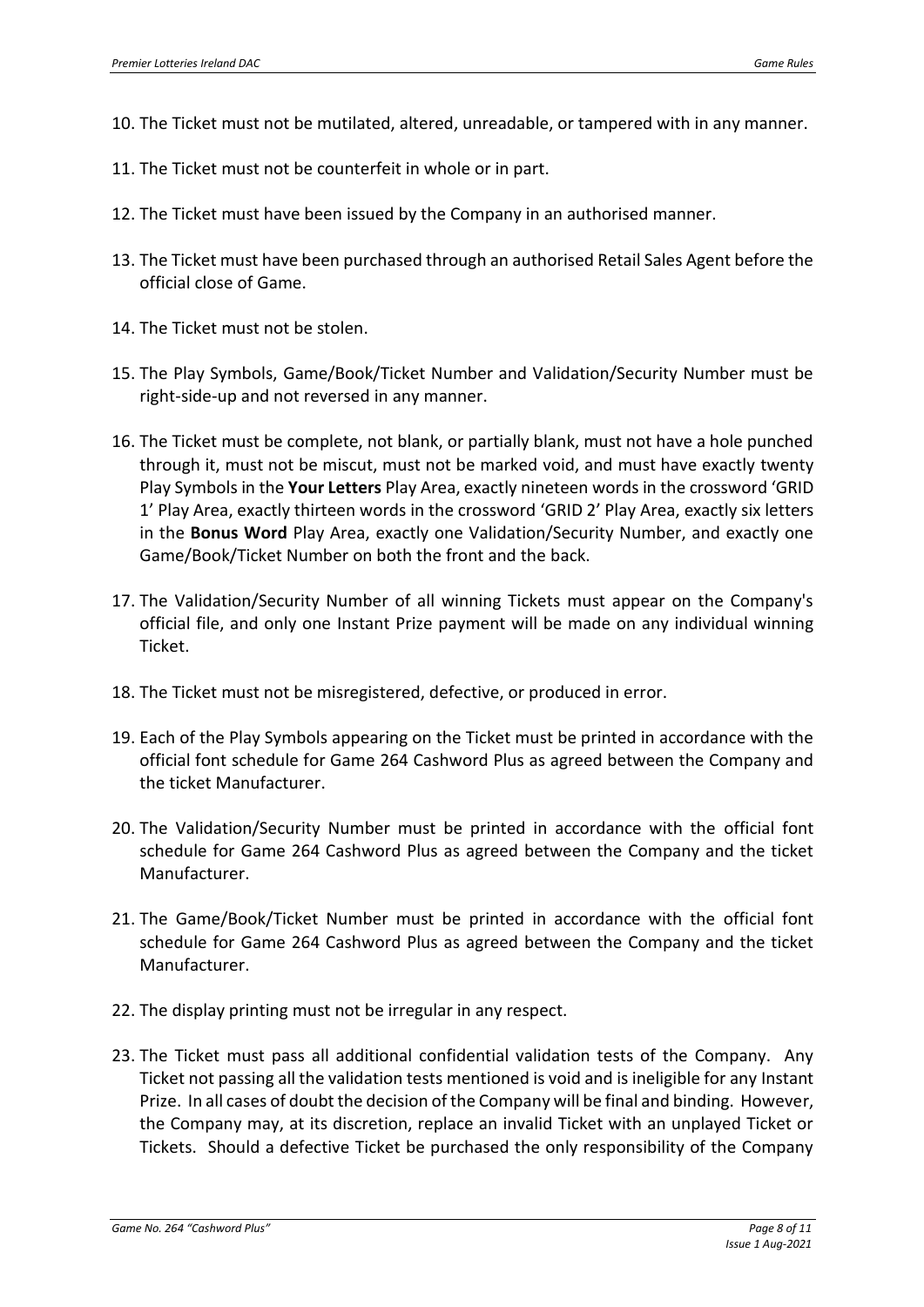shall be the replacement of the defective Ticket with an unplayed Ticket of equivalent sales price.

#### **Ticket Responsibility**

- 1. The Company will not be responsible for lost or stolen Tickets.
- 2. The Company will not be responsible for Tickets redeemed in error for a lower Instant Prize at a Retail Sales Agent location. In the event that the matter cannot be resolved directly with the relevant Retail Sales Agent, then the winner can contact the Company requesting that the Company follow up with the Retail Sales Agent, as appropriate.
- 3. The Company shall not be obliged to pay any Instant Prizes which are not claimed on or before 31<sup>st</sup> July, 2023.
- 4. Where a winning Ticket is presented either to the Company or its authorised Retail Sales Agent by a person other than the purchaser and the Ticket passes all the Company's validation tests, the payment of the Instant Prize shall discharge the Company from any liability to the purchaser. In all other cases, the Company will be discharged from any liability after payment of Instant Prizes.

## **Payment of Prizes**

- 1. Instant Prizes of €5, €10, €15, €20, €50 and €100 may be redeemed:
	- a) in exchange for a completed winning Ticket and following Ticket validation procedure at:
		- any Retail Sales Agent; and
		- all Prize Claim Centre Agents; and
		- National Lottery Headquarters; or
	- b) by posting the signed Ticket complete with name and address, to the Company's headquarters at the claimant's sole risk.
- 2. Instant Prizes of €500 and €1,000 may be redeemed:
	- a) in exchange for a completed winning Ticket and following Ticket validation procedure at:
		- a Retail Sales Agent, with the Retail Sales Agent's consent; and
		- all Prize Claim Centre Agents; and
		- National Lottery Headquarters; or
	- b) by posting the signed ticket complete with name and address, and a copy of suitable Photo ID (e.g. current passport, current driving Licence etc.) to the Company's headquarters at the claimant's sole risk.
- 3. Instant Prizes of €5,000 may be redeemed:
	- a) in exchange for a completed winning Ticket and following Ticket validation procedure at all Prize Claim Centre Agents; or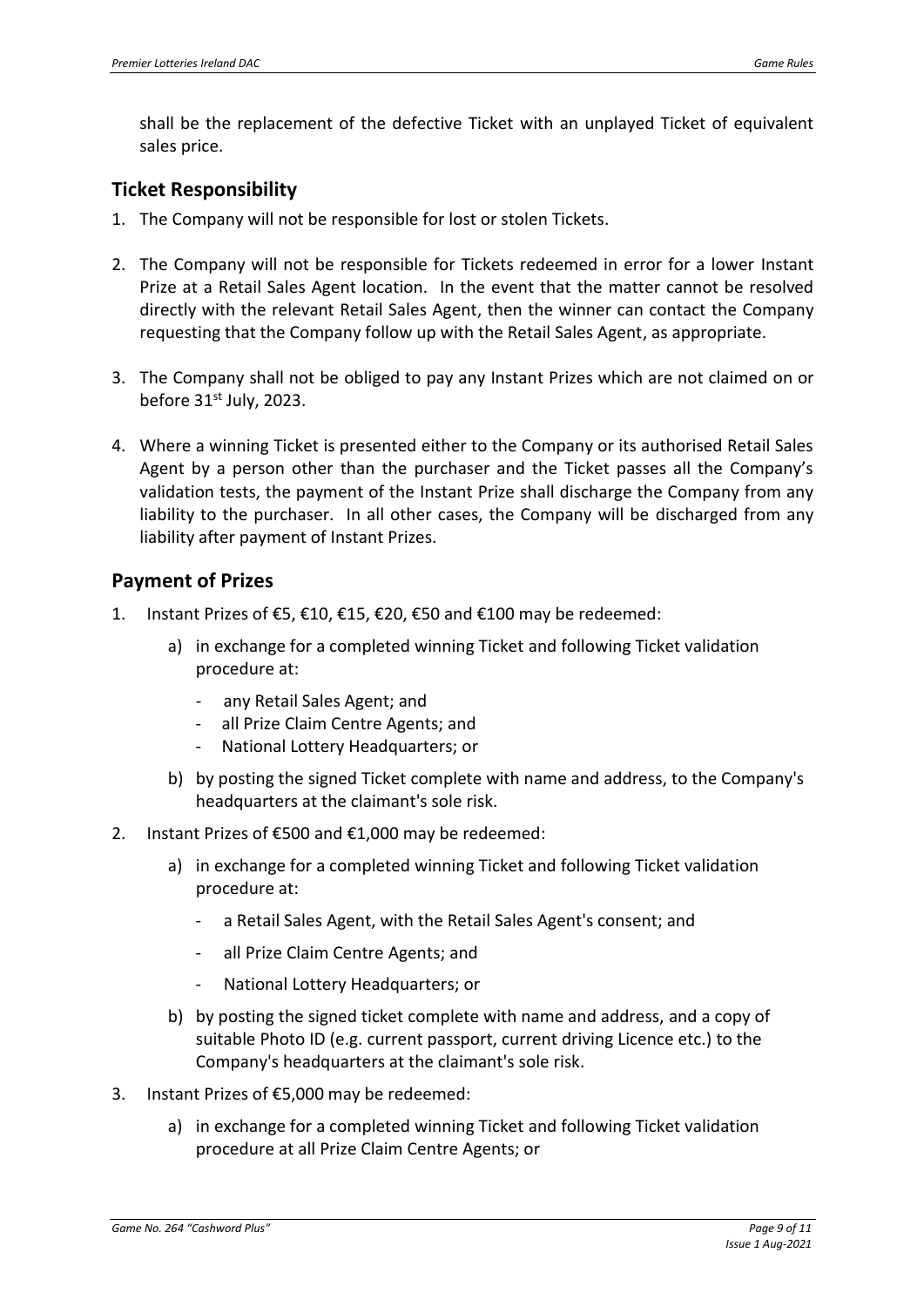- b) in exchange for a completed winning Ticket and following Ticket validation procedure in person at the Company's headquarters; or
- c) by posting the Ticket, together with a completed claim form and a copy of suitable Photo ID (e.g. current passport, driving licence etc.), to the Company's headquarters at the claimant's sole risk.
- 4. Instant Prizes of €50,000 must be claimed in person at the Company's headquarters, in exchange for a completed winning Ticket and following Ticket validation procedure.
- 5. A list of Prize Claim Centre Agents is available at [www.lottery.ie](http://www.lottery.ie/)
- 6. Instant Prizes must be claimed within 90 days of the announced end of the game.
- 7. The Company will be discharged from any liability after payment or posting of Instant Prizes.
- 8. The official game off-sale date for Game 264 Cashword Plus is 2nd May, 2023.
- 9. The last date for the claiming of any Instant Prize in Game 264 Cashword Plus is  $31^{st}$ July, 2023 (90 days after the official game end date) and any unclaimed Instant Prizes will be forfeited after this date. The unclaimed prize money shall be allocated to a special reserve fund to be utilised by the Company in accordance with the National Lottery Licence.

#### **Instant Prizes**

- 1. The total number of Instant Prize winning Tickets in the game as designed, shall be no less than 345,834.
- 2. The total value of all Instant Prizes that are available to win in the game represents 67.00% of the value of all Tickets in the game, being the Weighted Average Prize Percentage.
- 3. The odds of a Ticket winning a cash Instant Prize are 1 in 3.47 on average.
- 4. At time of purchase some Instant Prizes may have already been won.